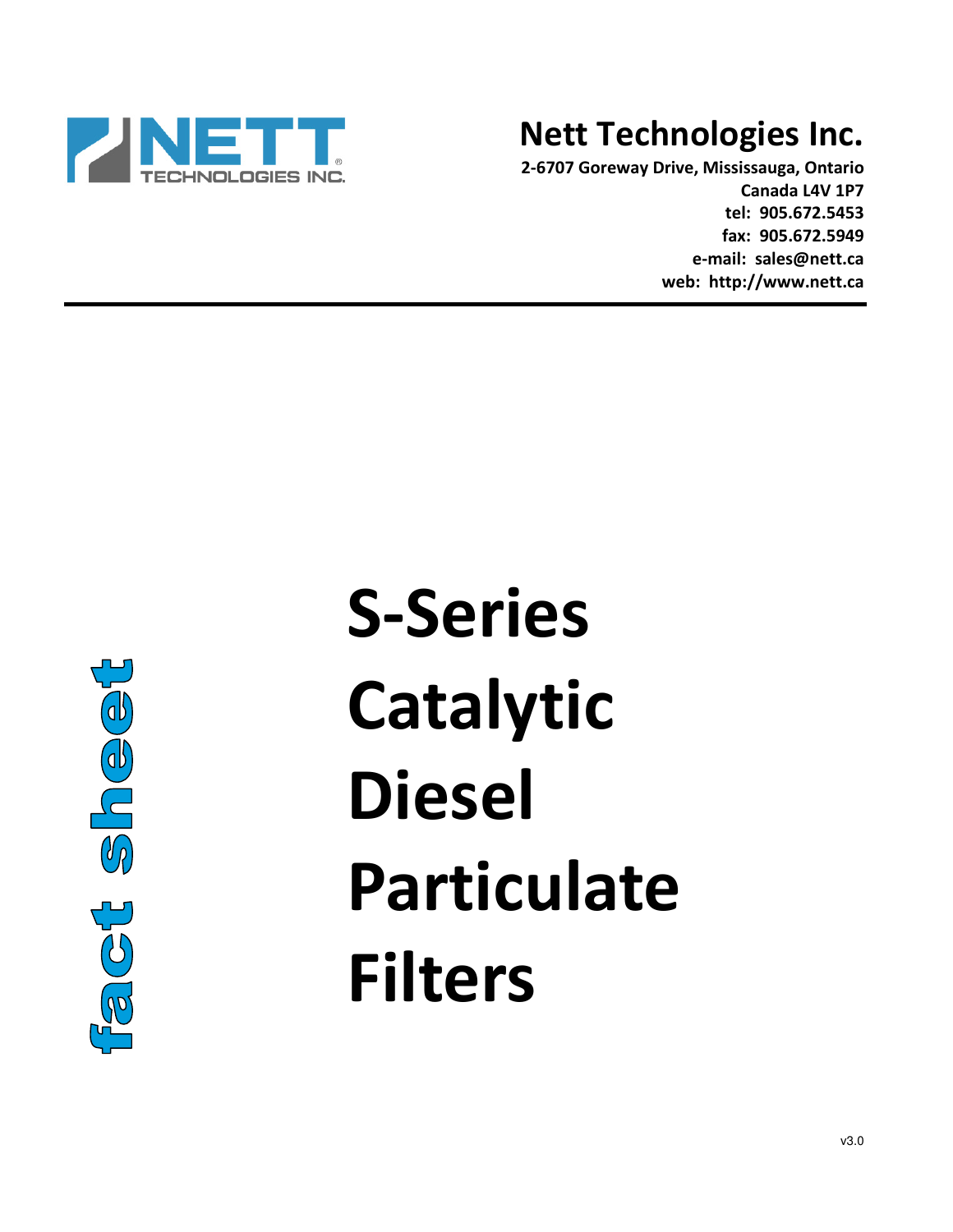

#### **Contents**

#### Introduction

Diesel particulate matter (DPM) is probably the most troublesome emission from the diesel engine. Due to its sub-micron particle size, DPM is almost totally respirable. Elevated concentrations of DPM, which may accumulate in the ambient air, present a serious health concern and are the subject of increasingly more stringent environmental and occupational health regulations worldwide.

Nett Technologies designed the S-Series particulate filters to effectively control DPM emissions from heavy-duty engines in such applications as mining, tunneling, ports and rail yards, buses, trucks, and municipal vehicles. The filters utilize ceramic wall-flow monoliths which physically capture the particulates. The monoliths are coated with a catalyst which lowers the soot combustion temperature and facilitates self-regeneration of the filter under elevated exhaust temperatures. The exhaust temperatures needed for proper filter operation are typically encountered in most heavy-duty diesel engine applications. Nett S-Series soot filters typically provide an over 90% reduction in DPM emissions and total elimination of the black smoke.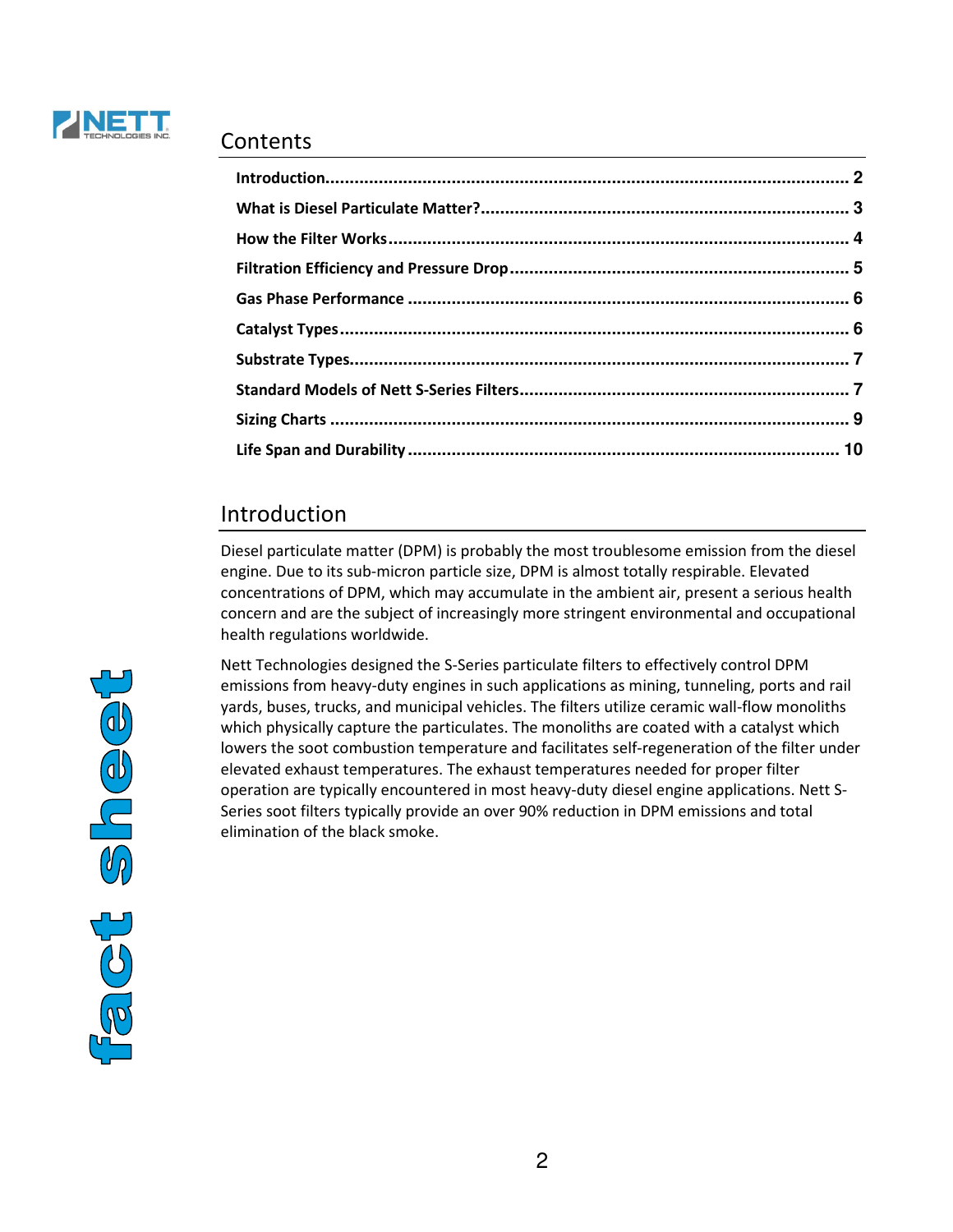

## What is Diesel Particulate Matter?

*Diesel particulate matter*, as defined by the US EPA regulations and sampling procedures, is a complex aggregate of solid and liquid material. Its origin is carbonaceous particles generated in the engine cylinder during combustion. The primary carbon particles form larger agglomerates and combine with several other, both organic and inorganic, components of diesel exhaust. Generally, DPM is divided into three basic fractions:

- Solids dry carbon particles, commonly known as soot,
- SOF heavy hydrocarbons adsorbed and condensed on the carbon particles, called Soluble Organic Fraction,
- SO4 sulfate fraction, hydrated sulfuric acid.

The actual composition of DPM will depend on the particular engine and its load and speed conditions. "Wet" particulates can contain up to 60% of the hydrocarbon fraction (SOF), while "dry" particulates are comprised mostly of dry carbon. The amount of sulfates is directly related to the sulfur content of the diesel fuel.





Diesel particulates are very fine. The primary (nuclei) carbon particles have a diameter of 0.01 - 0.08 microns, while the agglomerated particles diameter is in the range of a few microns. As such, diesel particulate matter is almost totally respirable and has a significant health impact on humans. It has been classified by several government agencies as either "human carcinogen" or "probable human carcinogen". It is also known to increase the risk of heart and respiratory diseases.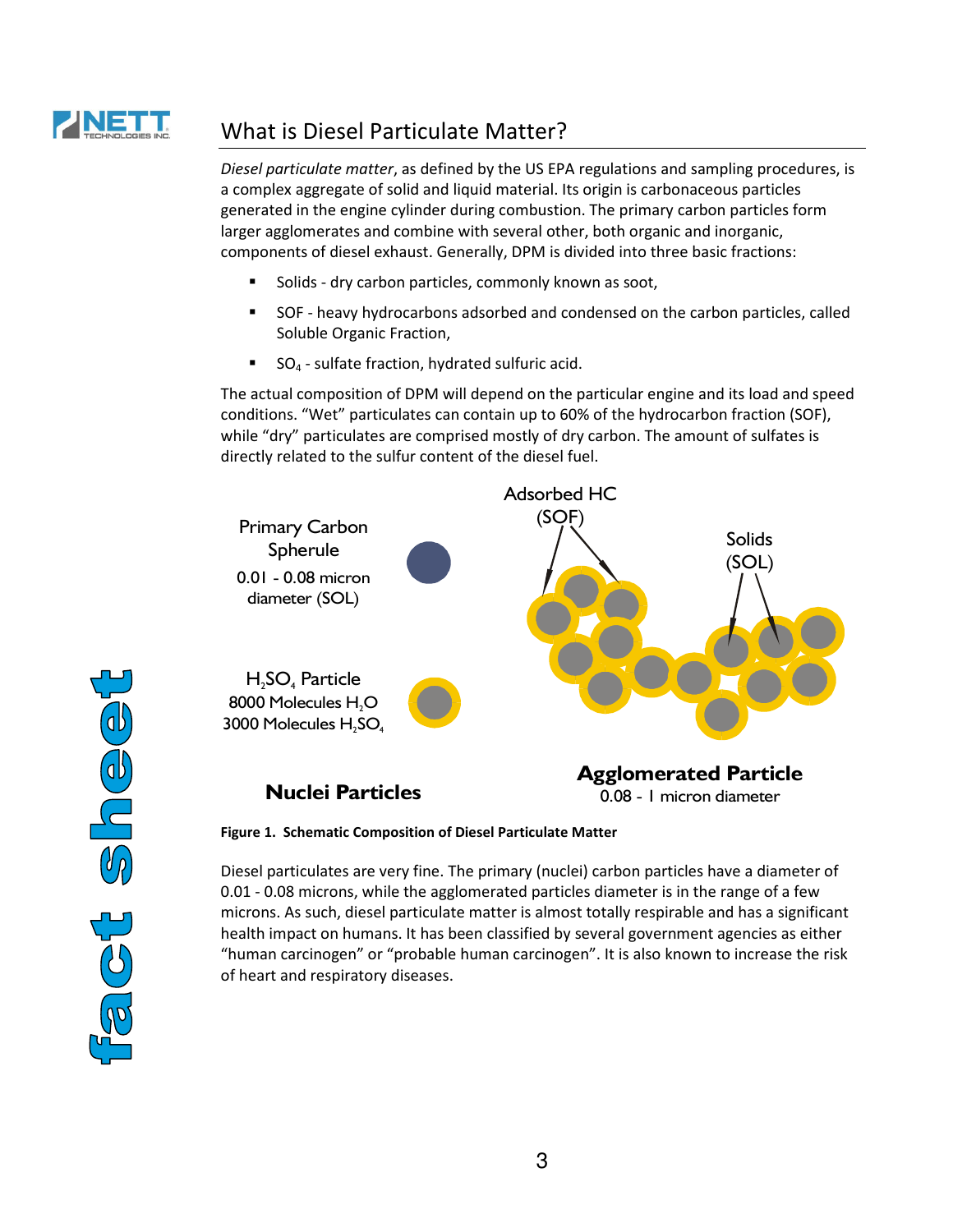

#### How the Filter Works

Nett<sup>®</sup> S-Series diesel filters utilize cordierite or silicon carbide wall-flow monoliths to trap the soot produced by heavy-duty diesel engines. The cylindrical filter element consists of many square parallel channels running in the axial direction, separated by thin porous walls, as shown in Figure 2.



**Figure 2. Gas Flow in the Filter Monolith** 

The channels are open at one end and plugged at the other, which forces the particle laden exhaust gases to flow through the walls. Gas is able to escape through the pores in the wall material. Particulates, however, are too large to escape and are trapped in the filter walls and in the inlet channels.

A proprietary noble metal catalyst is coated onto the inside surface of the filter monolith. The catalyst lowers the soot combustion temperature allowing the filter to regenerate. The accumulated soot is oxidized in the filter during regular operation of the engine. For about 25-30% of the engine operating time, the exhaust temperatures must be at least 275-300°C (530-575°F) for proper filter regeneration when ULSD (ultra-low sulfur diesel) fuel is used. The exact temperature requirements change with engine technology, with installations on older, dirty engines requiring higher exhaust temperatures for regeneration. For example, filters installed on older off-highway engines with high DPM emissions (e.g., >= 0.30 g/bhphr) may require temperatures of 325-400°C (615-750°F). The regeneration also depends on other factors, such as the vehicle duty cycle, filter sizing and type of diesel fuel used. ULSD fuel (S < 15 ppm wt.) is now widely available and should be used whenever possible with any diesel particulate filter.

Usually, a recording of the engine exhaust gas temperature is taken before the installation of an S-Series filter. In applications where the exhaust temperatures are too low or high temperatures are seen only for very short periods, the filter may cause excessive engine back pressure. In extreme cases, clogging of the unit may occur.

The catalyzed filter monolith is wrapped in a fiber mat and packaged into a stainless steel housing, which is installed in the vehicle's exhaust system.

Dec  $\overline{\mathcal{C}}$  $\frac{1}{3}$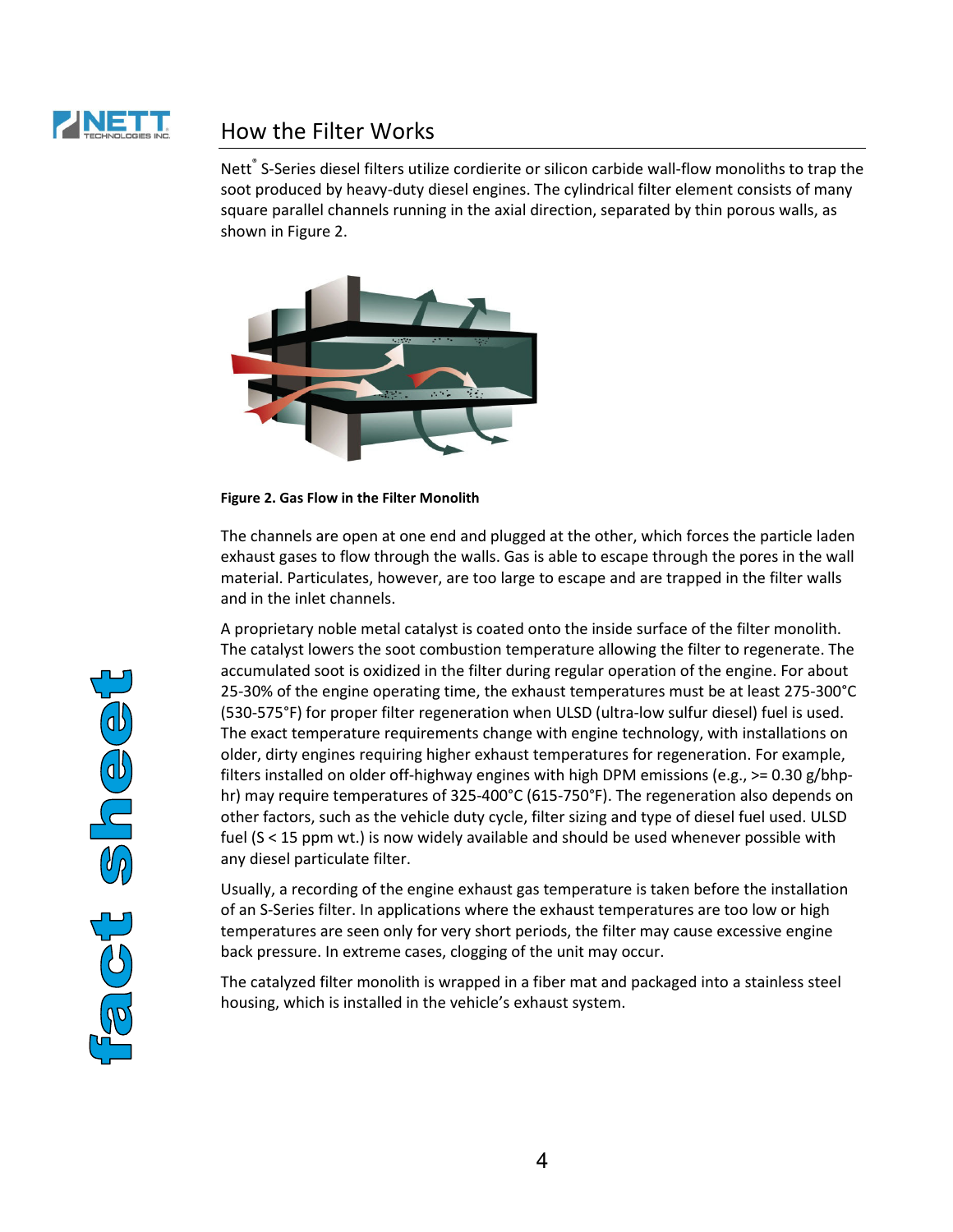

#### Filtration Efficiency and Pressure Drop

The soot filtration efficiency of the Nett<sup>®</sup> S-Series catalytic diesel filter increases with the soot loading in the unit. Even at low soot loads the filter efficiency exceeds 90% (blue line in Figure 3). The visible smoke is completely eliminated by the filter, resulting in a dramatic improvement of smoke opacity readings.



**Figure 3. Typical Filtration Efficiency and Pressure Drop** 

Typical exhaust gas pressure drop on a properly regenerating filter is between 5 and 10 kPa (20-40" H<sub>2</sub>O). There is a relationship between the exhaust gas temperature and the filter pressure drop. Applications with higher exhaust temperatures regenerate better, accumulate less soot in the filter, and experience lower pressure drop.

The filter pressure drop is also influenced by the engine-out DPM emissions. Dirty engines with high soot emissions require that more DPM is captured and oxidized in the filter, resulting in higher average soot loading and pressure drop. For this reason, filters are likely to work at a higher pressure drop when installed on high polluting engines.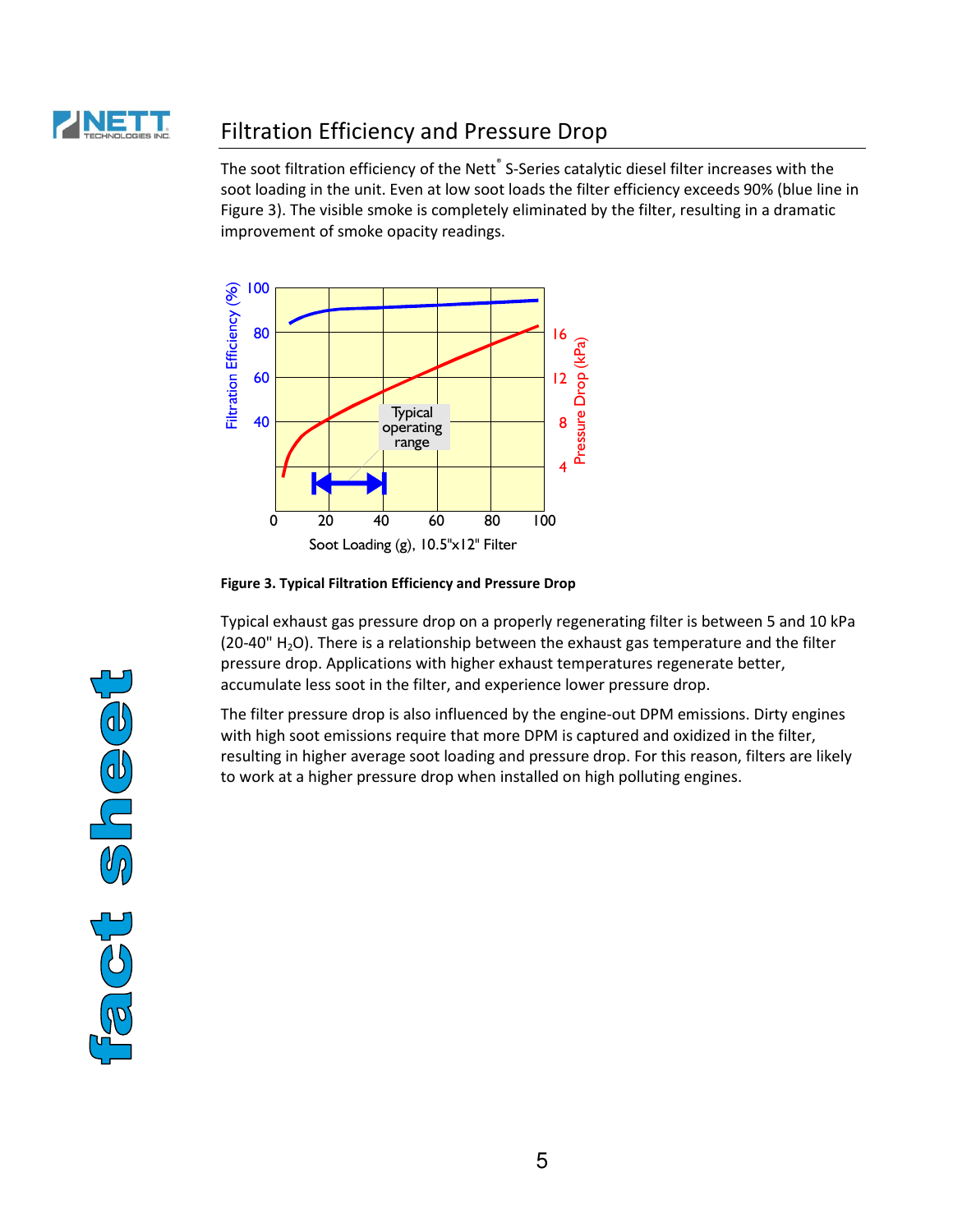

#### Gas Phase Performance

Due to the presence of the oxidation catalyst, reductions in carbon monoxide (CO) and hydrocarbon (HC) emissions are also observed in the filter. The gas phase performance of the Nett $\degree$  S-Series filters is similar to that of a standard diesel oxidation catalyst, as illustrated in Figure 4.





The oxidation of soot in the filter requires quantities of oxygen. At moments, the concentration of oxygen in the filter may be insufficient for the reaction with CO. Therefore, the conversion efficiency of carbon monoxide may deteriorate when filters with high soot loading are regenerated.

Nett<sup>®</sup> S-Series filters do not change the total nitrogen oxides (NO<sub>x</sub>) emissions from diesel engines.

#### Catalyst Types

Depending on the application, Nett® particulate filters can be ordered with one of the following catalyst types:

- Standard catalyst (SG and SX)
- Sulfate-suppressant catalyst (SI and SZ)
- NO2 suppressant catalyst (SN and SO)

The standard catalyst provides the best activity and the lowest regeneration temperature requirements. However, if high sulfur fuels are used, the catalyst may generate sulfate particulates at elevated temperatures. As a general guideline, the standard catalyst should be used in the following applications:

- All applications with ultra-low sulfur fuel  $(S < 15$  ppm).
- All applications, regardless of fuel sulfur level, where sulfates are not considered a particulate emission and are not regulated. Examples of such applications include underground non-coal mining in the U.S. (DPM exposures measured as total carbon)

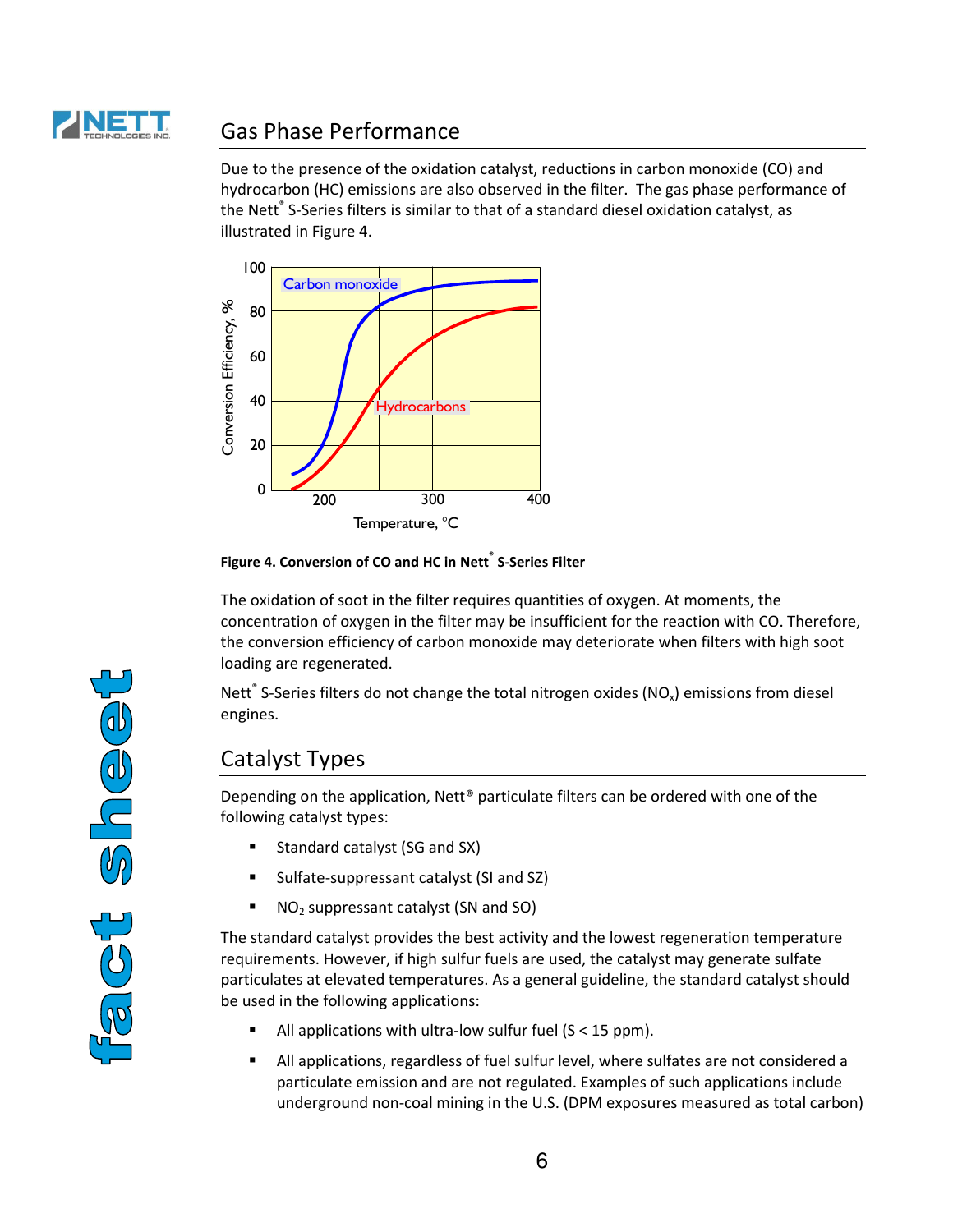

or occupational health environments in Germany (particulates measured as elemental carbon).

The sulfate-suppressant catalyst eliminates the sulfate creation at the expense of a somewhat increased regeneration temperature requirement, typically by 10-15°C (20-30°F). This catalyst is used for applications with higher sulfur fuels ( $S > 15$  ppm) which are sensitive to sulfate particulate emissions, such as most urban buses operated on high sulfur fuels.

#### Substrate Types

Nett® diesel particulate filters are available with two types of substrates:

- Cordierite substrates
- Silicon carbide (SiC) substrates

Cordierite substrates perform satisfactory in most heavy-duty applications with high exhaust temperatures. However, in low-temperature applications which may experience "uncontrolled regenerations", cordierite is more susceptible for damage from high temperatures, such as melting. Silicon carbide has higher maximum operating temperature limits and better durability in high temperature applications. Disadvantages of SiC include higher weight and higher cost.

### Standard Models of Nett S-Series Filters

Standard models of cordierite and SiC diesel particulate filters are listed in Table 1 and Table 2, respectively. Sizing for particular engines and applications should be consulted with our office before ordering.



#### **Table 1 - Nett® Diesel Particulate Filters: Cordierite Substrates (SG)**

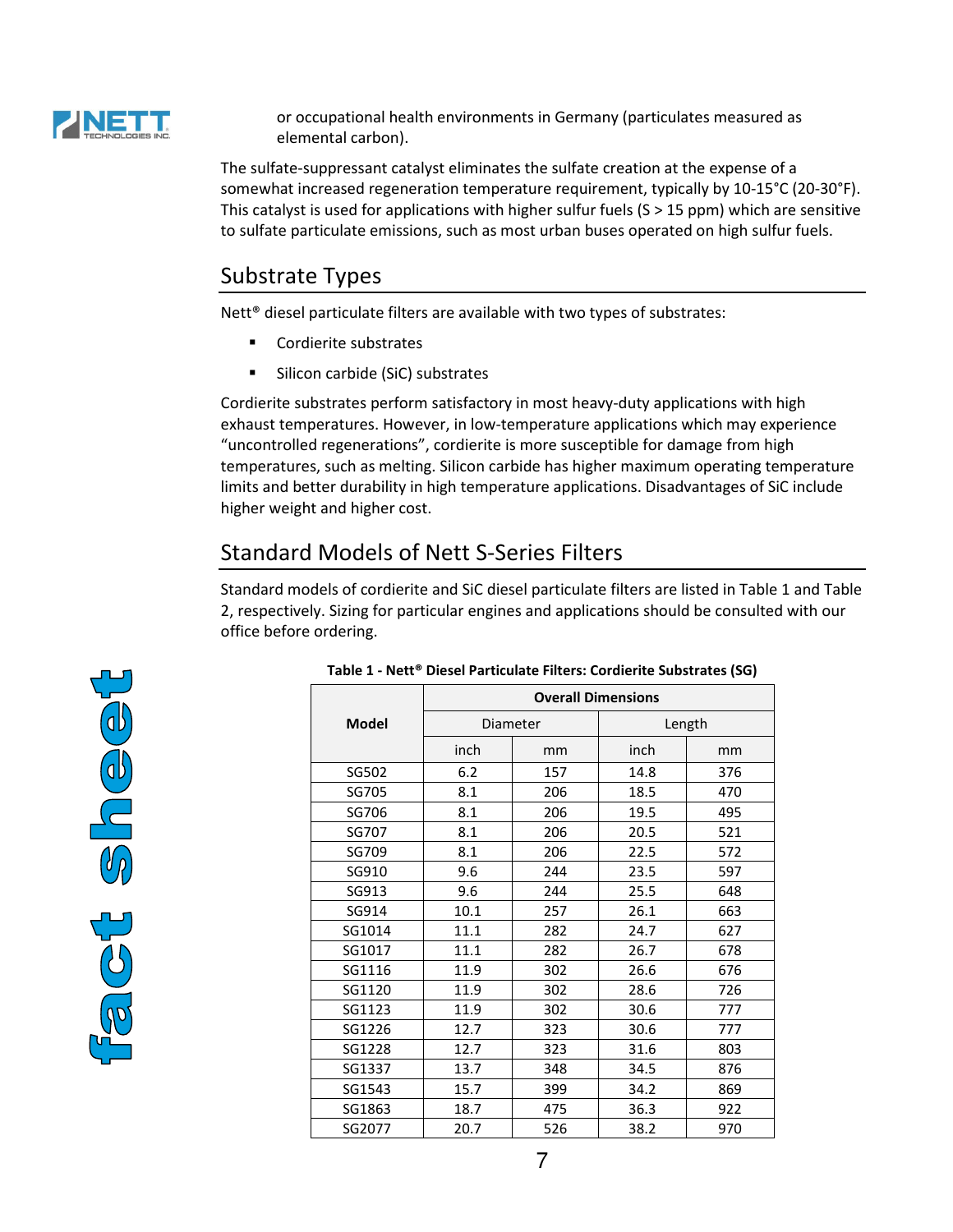

|              | <b>Overall Dimensions</b> |     |      |        |
|--------------|---------------------------|-----|------|--------|
| <b>Model</b> | Diameter                  |     |      | Length |
|              | inch                      | mm  | inch | mm     |
| SX502        | 6.2                       | 157 | 14.8 | 376    |
| SX503        | 6.2                       | 157 | 16.8 | 427    |
| SX504        | 6.2                       | 157 | 18.5 | 470    |
| SX705        | 8.1                       | 206 | 18.5 | 470    |
| SX707        | 8.1                       | 206 | 20.5 | 521    |
| SX709        | 8.1                       | 206 | 22.5 | 572    |
| SX910        | 9.6                       | 244 | 23.5 | 597    |
| SX913        | 9.6                       | 244 | 25.5 | 648    |
| SX1011       | 11.1                      | 282 | 22.7 | 577    |
| SX1014       | 11.1                      | 282 | 24.7 | 627    |
| SX1017       | 11.1                      | 282 | 26.7 | 678    |
| SX1116       | 11.9                      | 302 | 26.6 | 676    |
| SX1120       | 11.9                      | 302 | 28.6 | 726    |
| SX1326       | 13.7                      | 348 | 29.5 | 749    |

#### **Table 2 - Nett® Diesel Particulate Filters: Silicon Carbide (SX)**

Custom housing designs are available to fit any engine configuration. A filter control box including exhaust temperature and pressure drop gauges to monitor the filter performance is also available.

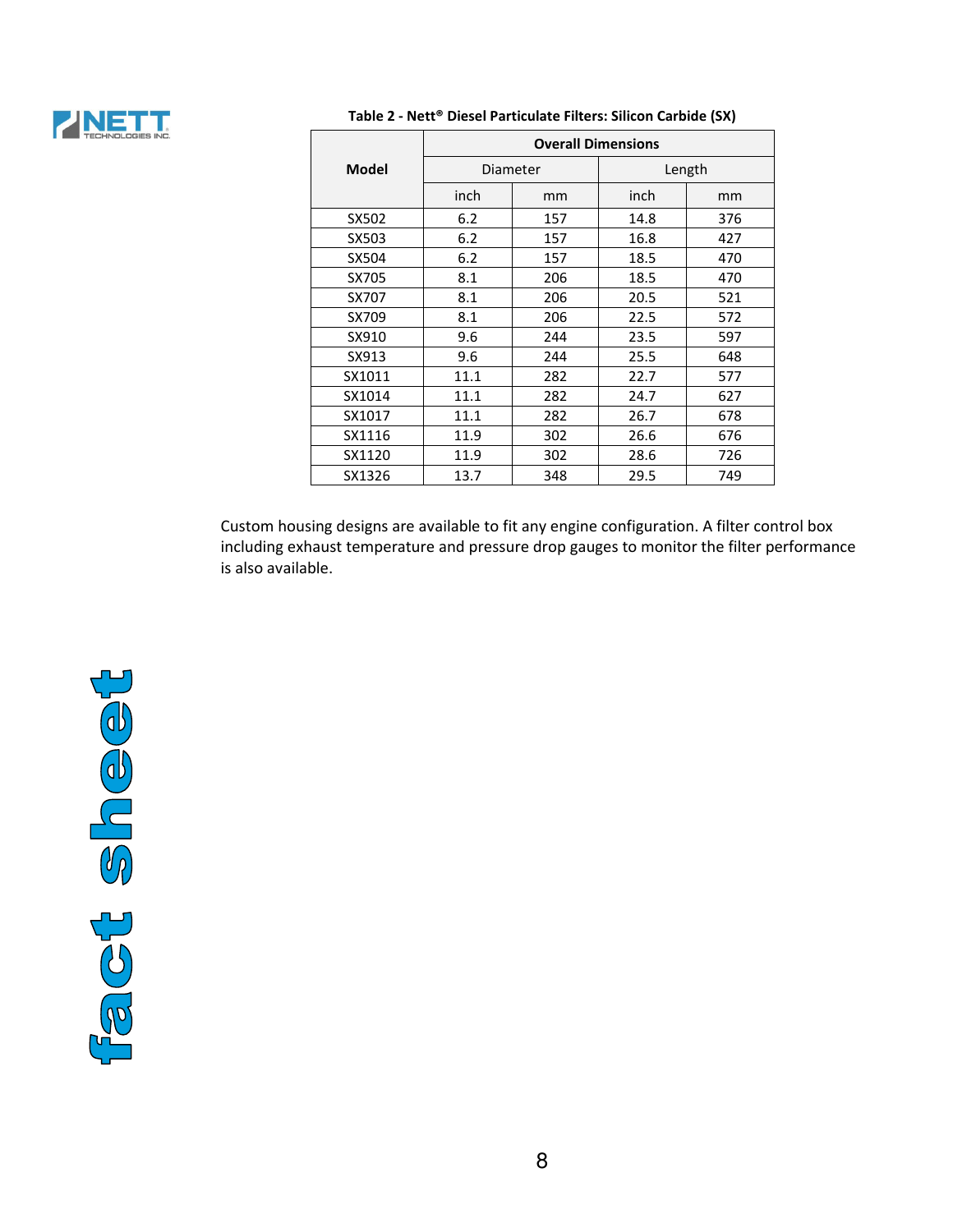

### Sizing Charts

Sizing charts for standard models of cordierite and SiC diesel particulate filters are listed in Table 3 and Table 4, respectively. Sizing for particular engines and applications should be consulted with our office before ordering.

Due to technology progress and stringent emissions regulation, engine-out PM levels from modern diesel engines are much lower than PM levels 10 years ago. The maximum engine power for S-Series filters in the sizing charts below apply to more recent model year engines.

| Model* | Max. Engine Power * |     |  |
|--------|---------------------|-----|--|
|        | hp                  | kW  |  |
| SG502  | 33                  | 25  |  |
| SG705  | 75                  | 56  |  |
| SG706  | 85                  | 64  |  |
| SG707  | 94                  | 71  |  |
| SG709  | 113                 | 85  |  |
| SG910  | 135                 | 101 |  |
| SG913  | 162                 | 121 |  |
| SG914  | 181                 | 135 |  |
| SG1014 | 184                 | 138 |  |
| SG1017 | 221                 | 165 |  |
| SG1116 | 211                 | 158 |  |
| SG1120 | 254                 | 190 |  |
| SG1123 | 296                 | 221 |  |
| SG1226 | 336                 | 251 |  |
| SG1228 | 360                 | 269 |  |
| SG1337 | 479                 | 358 |  |
| SG1543 | 563                 | 420 |  |
| SG1863 | 810                 | 605 |  |
| SG2077 | 1000                | 746 |  |

|  |  | Table 3 - Nett <sup>®</sup> Diesel Particulate Filters: Cordierite Substrates (SG) |  |
|--|--|------------------------------------------------------------------------------------|--|
|--|--|------------------------------------------------------------------------------------|--|

\* The max. power applies to engines with engine-out PM of 0.05g/bhp-hr